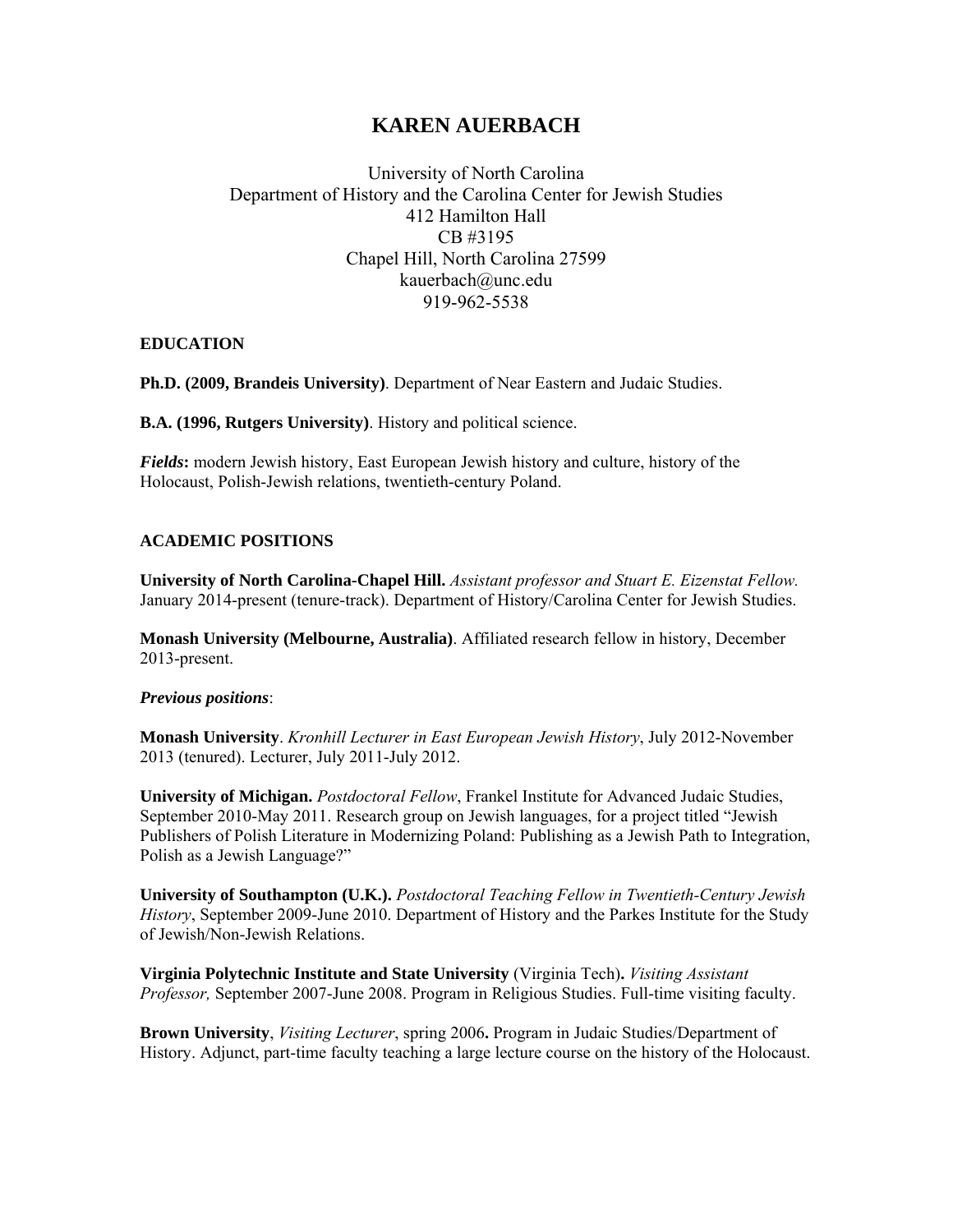**Brandeis University.** *Doctoral Teaching Fellow*, 2002-2003, 2005. Department of Near Eastern and Judaic Studies.

#### **RESEARCH POSITIONS**

**Center for Advanced Holocaust Studies.** *Applied Research Scholar*, U.S. Holocaust Memorial Museum, Washington, D.C., 2008-2009.

**Jewish Historical Institute.** *Graduate Research Fellow*, Warsaw, 2003-2004.

#### **BOOKS**

*The House at Ujazdowskie 16: Jewish Families in Warsaw after the Holocaust*. Indiana University Press, 2013.

*Aftermath: The Politics of Memory* (editor). Under review by Monash University Publishing.

### **JOURNAL ARTICLES AND BOOK CHAPTERS**

"The Reconstructed Jewish Spaces of Warsaw after the Holocaust: A Case Study of a Building and Its Residents."

In *Warsaw: History of a Jewish Metropolis*, ed. by Glenn Dynner and Francois Guesnet. Forthcoming from Brill (2014).

" '*Nusekh Poyln'*? Communism, Publishing, and Paths to Polishness among the Jewish Parents of 16 Ujazdowskie Avenue."

In *Polin: Studies in Polish Jewry* 24. 2012.

 "Memory of the Holocaust in Recent Polish Historiography." In *Association for Jewish Studies Review* 35.1. April 2011.

"Insiders-Outsiders: Poles and Jews in Recent Polish-Jewish Fiction and Autobiography." Co-author with Antony Polonsky. In *Insiders and Outsiders: Dilemmas of East European Jewry*, edited by Richard Cohen, Jonathan Frankel and Stefani Hoffman, 2010.

"Rodziny żydowskie z domu w Alejach Ujazdowskich 16 w powojennej Warszawie: dylematy etyczne w badaniach nad asymilacją w Polsce Ludowej [The Jewish Families of 16 Ujazdowskie Avenue in Postwar Warsaw: Ethical Dilemmas in Research on Assimilation in People's Poland]."

In *Społeczność żydowska w PRL przed kampanią antysemicką lat 1967-1968 i po nie*j (The Jewish Community in Poland before and after the 1967-1968 Anti-Semitic Campaign). Warsaw: IPN, 2009.

"The Fate of a Yiddish Writer in Communist Eastern Europe: The Case of Naftali Herts Kon in Poland, 1959-1965."

In *Polin: Studies in Polish Jewry* 21, 2009. Earlier versions of this article were published in *Żydzi a Lewica* [Jews and the Left], edited by August Grabski, Warsaw, 2007; in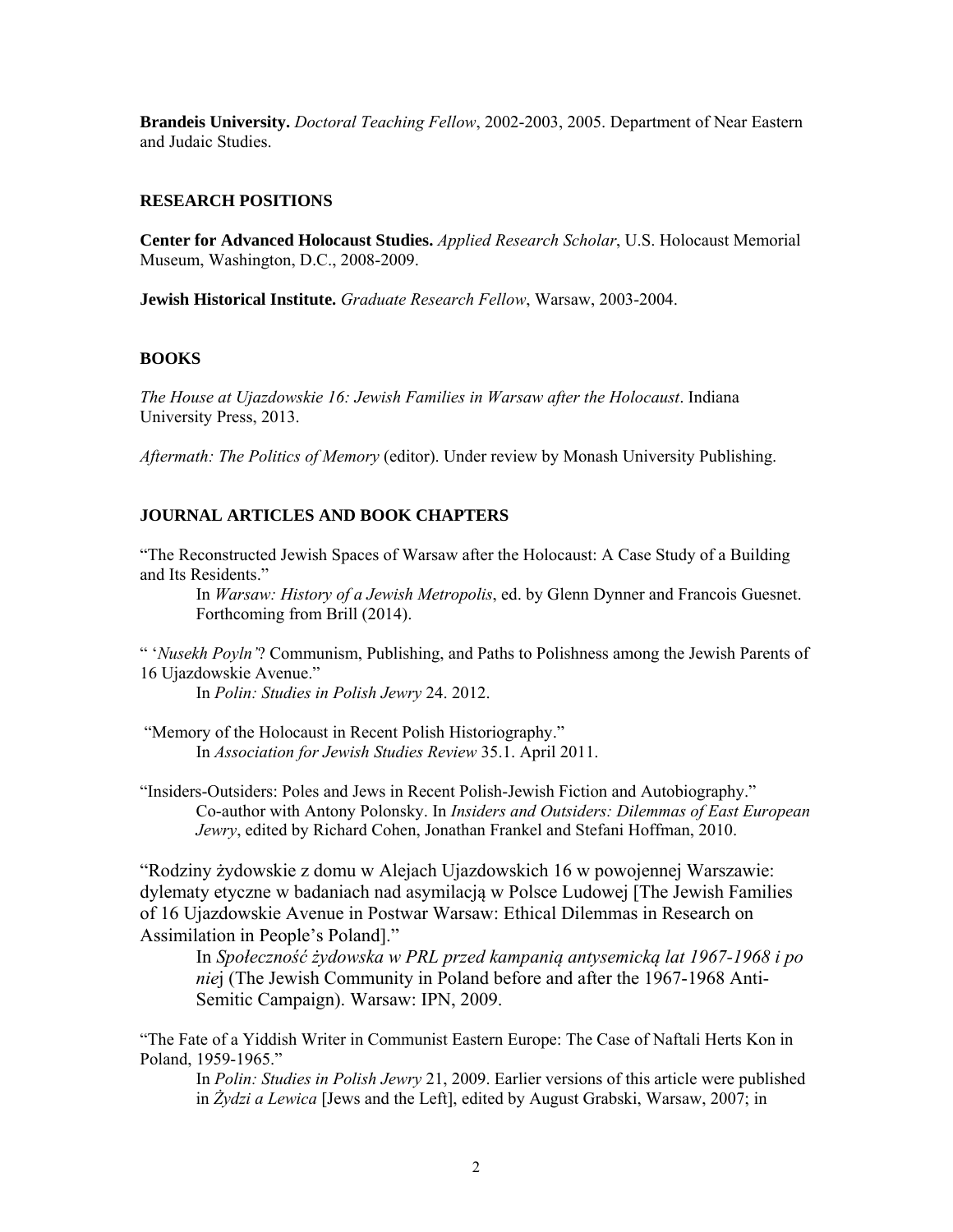Yiddish translation in the New York-based journal *Tsukunft*, 2007; and in shortened Polish translation in the Warsaw-based journal *Midrasz*, 2007.

" 'I am an example that it is possible to be both a Pole and a Jew': Polish Jewish Identity and the 1968 Events in Henryk Grynberg's *Memorbuch*." In *Polin: Studies in Polish Jewry* 19, 2006.

#### **REFERENCE ARTICLES**

"The Biblical City in Literature." Entry in *The Encyclopedia of the Bible and Its Reception*, volume 4, eds. Hans-Josef Klauck, et al. W. de Gruyter, 2012.

"Linguistic Integration." In *Critical Terms in Jewish Language Studies*. Frankel Institute Annual, 2011.

"Warsaw" and "Poland." Entries in *The Cambridge Dictionary of Jewish History, Religion and Culture*, edited by Judith R. Baskin. Cambridge University Press, 2011.

"Bibliography of Jewish Women in Eastern Europe." Annotated bibliography of Yiddish, Hebrew, Polish, and English memoirs and diaries, and bibliography of secondary sources. *Polin: Studies in Polish Jewry* 18, 2005.

### **REVIEWS**

Scott Ury, *Barricades and Banners: The Revolution of 1905 and the Transformation of Warsaw Jewry*. In progress for *Jewish History*.

Glenn Dynner, *Yankel's Tavern: Jews, Liquor and Life in the Kingdom of Poland*. In progress for H-German.

Jonathan Webber and Chris Schwarz, *Rediscovering Traces of Memory: The Jewish Heritage of Polish Galicia*. H-Judaic, March 2011.

*Farewell to My Country* (Pine Hill Productions, directed by Andrzej Krakowski). *Polin: Studies in Polish Jewry* 18, 2005.

### **PUBLIC SCHOLARSHIP**

Selected articles about Jewish life in contemporary Poland for the *Forward* (N.Y.):

"Poles Planting New Crosses at Auschwitz," September 11, 1998.

- "Polish Shuls Live Again Under New Law: A Process Begins That Could Take Decades," October 9, 1998.
- "Youngsters Rebuild Life in Poland, Then Decamp for Israel, America: A Revival Turns Complicated in a Haunted Land," December 18, 1998.
- "Warsaw, Wroclaw Look to Hire Rabbis: 'Who Is a Jew?' Question Influences the First Search in Decades," March 12, 1999.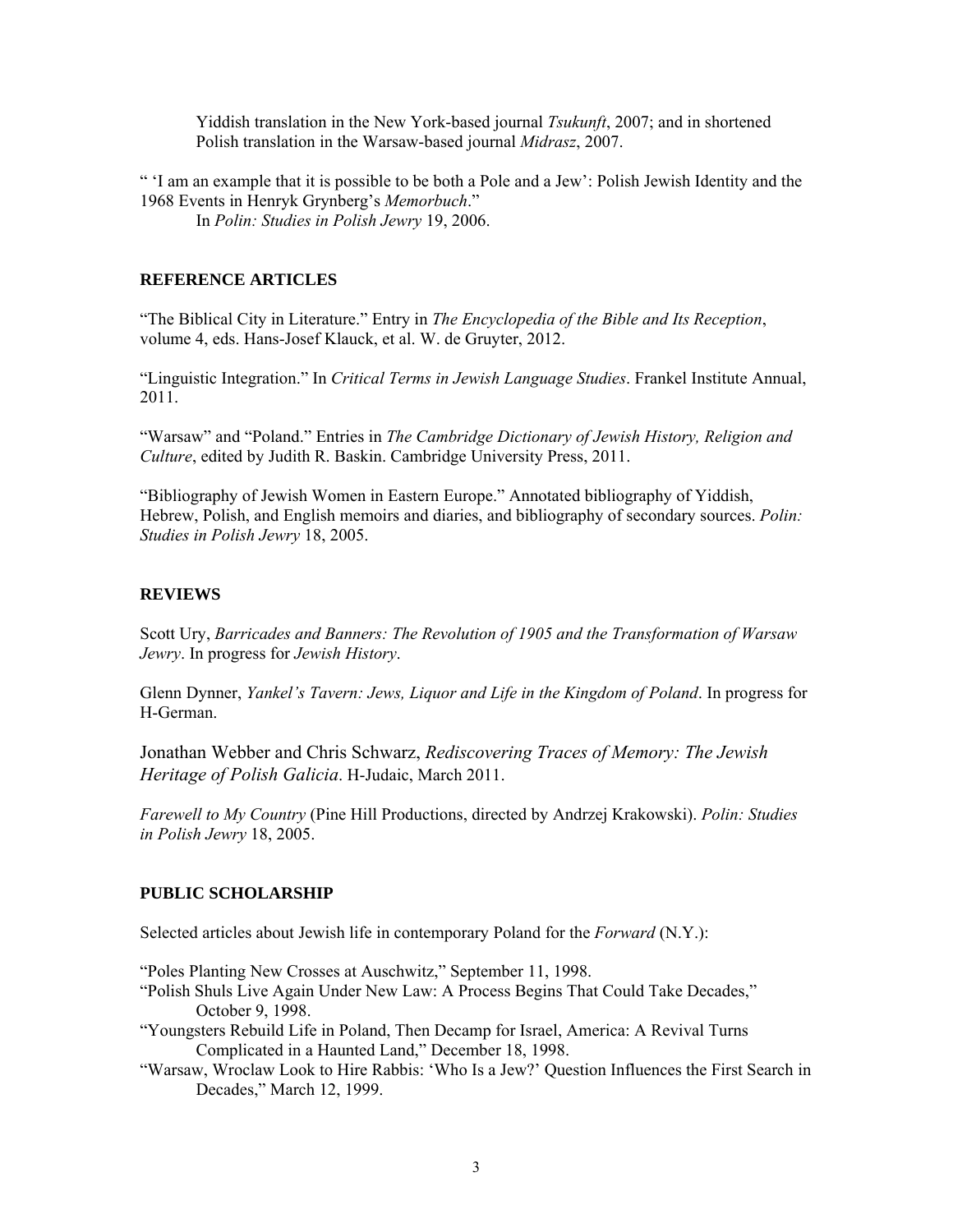## **GRANTS AND FELLOWSHIPS**

 Simon Dubnow Institute for Jewish History and Culture at Leipzig University, Visiting Scholar Fellowship (July) Faculty of Arts Research Grant, Monash University **2012-2013** Faculty of Arts New Appointees Research Grant, Monash University Posen Foundation Travel Grant**/**Association for Jewish Studies Yad Vashem, International Institute for Holocaust Research, Postdoctoral Fellowship (May to July) Rice University, Postdoctoral Fellowship in Jewish Studies (declined) Syracuse University, Jim Joseph Postdoctoral Teaching Fellowship (declined) Hadassah-Brandeis Institute Postdoctoral Fellowship (declined) Nahum and Anne Glatzer Endowed Prize in Near Eastern and Judaic Studies, Brandeis University, awarded for best dissertation in Near Eastern and Judaic Studies YIVO Institute for Jewish Research, Aleksander and Alicja Hertz Memorial Fellowship **2003-2004** Ringelblum Fellowship, Jewish Historical Institute, Warsaw (16 months) Sachar Scholarship for Research Abroad, Brandeis University YIVO scholarship for summer Yiddish language study **2003, 2007** Tauber Institute for the Study of European Jewry, Graduate Research Award American Council of Learned Societies, East European Language Training Grant Kościuszko Foundation scholarship for summer Polish language study **1992-1996** Garden State Distinguished Scholar, Rutgers University

## **SELECTED CONFERENCE PRESENTATIONS AND INVITED TALKS**

**Simon Dubnow Institute for Jewish History and Culture (University of Leipzig). "**Language, Community, and National Belonging: Jewish Publishers and the Polish Book in the Nineteenth Century." July 2014.

**KU Leuven (Brussels)**. "Publishing and National Identity in Modern Eastern Europe: The Case of Samuel Orgelbrand's Polish Encyclopedia and Jewish Publishers of the Polish Book." Conference: "Cultural mediators in Europe, 1750-1950." June 5-7, 2014.

**Charles University (Prague)**. "Integration and Its Obstacles among Jewish Families in Poland after the Second World War: Education, Secularization and Polish-Jewish Relations in Communist Poland." Conference and workshop: "Jews and Gentiles in East-Central Europe in the Twentieth Century." May/June 2014.

**YIVO Institute for Jewish Research**. "*Nusekh Poyln*? Jewish Life in Warsaw after the Second World War. October 2013.

**Association for Jewish Studies. "**Samuel Orgelbrand's Polish Encyclopedia: Jewish Publishers in the Nineteenth Century." Annual conference, December 2012.

**University of Sydney**. "Polish-Jewish Relations after the Holocaust: Jewish Integration and Its Obstacles under Communism and in Contemporary Poland." Conference: "The Holocaust and Legacies of Race in the Postcolonial World, 1945 to the Present." April 2012.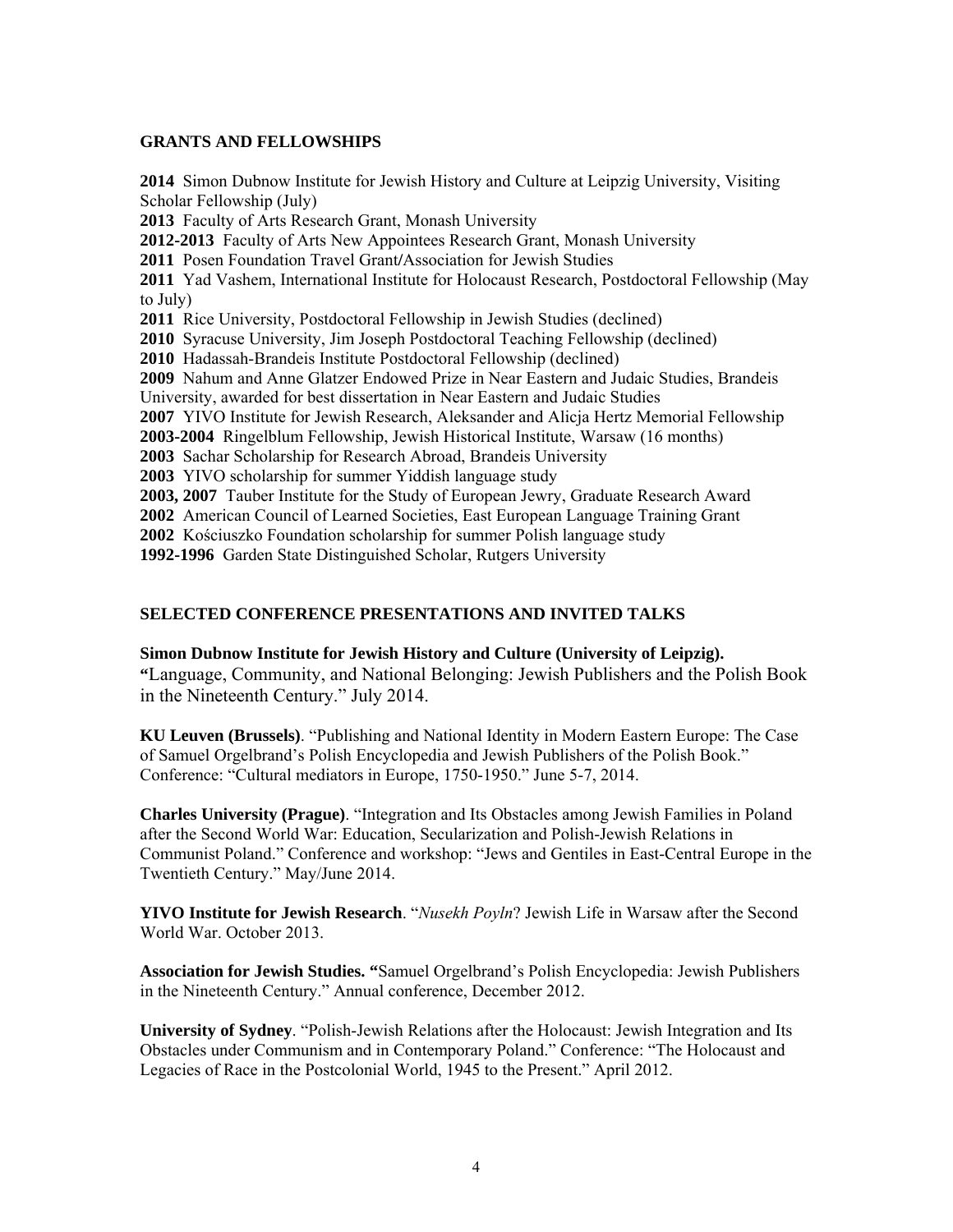**Association for Jewish Studies.** "Nineteenth-Century Jewish Publishers of the Polish Book in Modernizing Poland." Annual conference, December 2011.

**Warsaw University**. "Memory, Identity and the Writing of History: Methodologies of Researching Polish Jewish Life after the Holocaust." Conference: "Genealogies of Memory in Central and Eastern Europe: Theories and Methods," November 23-25, 2011.

**Yad Vashem, International Institute for Holocaust Research.** "Yiddish in the Aftermath: Reading Archival Sources on the Holocaust." Workshop: "Language, Semantics and Discourse in the Shoah," July 2011 (invited talk).

**Association for Jewish Studies.** "Polish-Jewish Relations after the Holocaust: Jewish Integration and Its Obstacles in Postwar Poland." Annual conference, December 2010.

**University College London.** "Continuity and Rupture in the Jewish Spaces of Reconstructed Postwar Warsaw." Conference: "Warsaw – The History of a Jewish Metropolis," June 2010 (invited talk).

**Oxford University**. "The Polish Book, Polish-Jewish Identifications and Polish-Jewish Relations in Nineteenth-Century Warsaw." Seminar on East and East-Central European History, May 2010 (invited talk).

**University College London**. "The Jew in Polish Cultural Memory, 1970-2000: Integration and Its Obstacles." Conference: "Antisemitism in Hungary and Poland: Genealogies, Transitions, Practices, Impact," May 2010 (invited talk).

**International Forum of Young Scholars on East European Jewry**, Central European University, Budapest. Organized by the Leonid Nevzlin Research Center for Russian and East European Jewry at the Hebrew University of Jerusalem, July 2009.

**Posen Summer Seminar on Approaches to Jewish Secularism***,* Graduate Theological Union, Berkeley, Calif., June 2009.

**Mid-Atlantic Slavic Association**. "The Political and the Personal: Jewish Family Life and Memory of the Jewish Past in Warsaw after the Second World War." Annual Conference, New York, April 2009.

**Indiana University**. "Yiddish in the Aftermath: Archival Sources on the Holocaust from Postwar Poland." Bloomington, Indiana. U.S. Holocaust Memorial Museum seminar on Yiddish language instruction for Holocaust research, July 2008 (invited talk).

**University of Massachusetts at Amherst**. "*'Nusekh Poyln'*? Emigration, Repatriation and Anti-Semitism in Polish Jewish Life in Wroclaw, 1956-1960." Conference: "Wroclaw/Breslau: Poles, Germans, Jews and Their City," April 2008 (invited talk).

**YIVO Institute for Jewish Research**. "Communism, Publishing, and Paths to Polishness Among the Jewish Families of 16 Ujazdowskie Avenue in Postwar Warsaw." Aleksander and Alicja Hertz Memorial Lecture, March 2008.

**Polish Institute for National Remembrance**. "The Jewish Families of 16 Ujazdowskie Avenue in Postwar Warsaw: Ethical Dilemmas in Research on Assimilation in People's Poland."